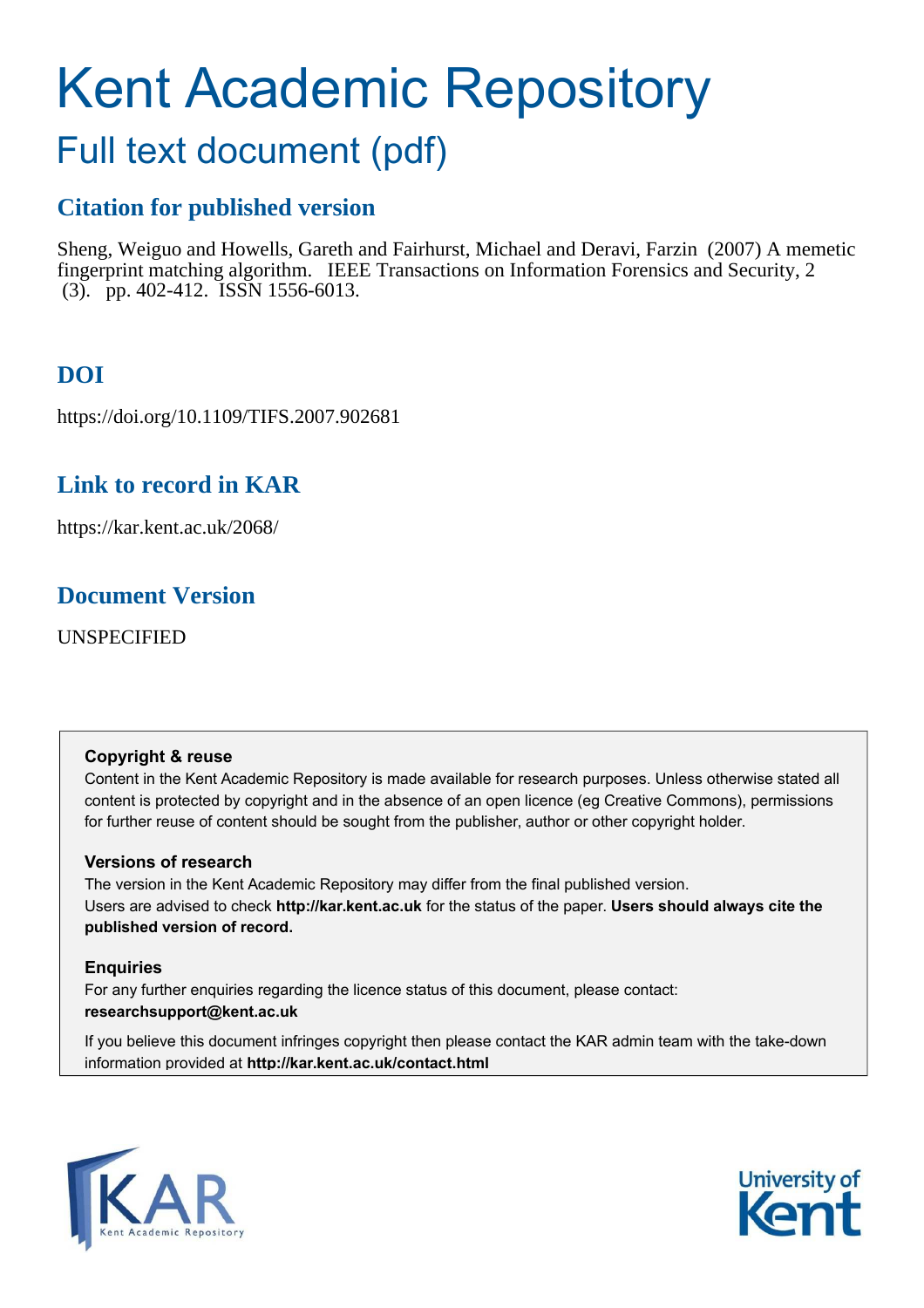# A Memetic Fingerprint Matching Algorithm

Weiguo Sheng, Gareth Howells, Michael Fairhurst, and Farzin Deravi

*Abstract—***Minutiae point pattern matching is the most common approach for fingerprint verification. Although many minutiae point pattern matching algorithms have been proposed, reliable automatic fingerprint verification remains as a challenging problem, both with respect to recovering the optimal alignment and the construction of an adequate matching function. In this paper, we develop a memetic fingerprint matching algorithm (MFMA) which aims to identify the optimal or near optimal global matching between two minutiae sets. Within the MFMA, we first introduce an efficient matching operation to produce an initial population of local alignment configurations by examining local features of minutiae. Then, we devise a hybrid evolutionary procedure by combining the use of the global search functionality of a genetic algorithm with a local improvement operator to search for the optimal or near optimal global alignment. Finally, we define a reliable matching function for fitness computation. The proposed algorithm was evaluated by means of a series of experiments conducted on the FVC2002 database and compared with previous work. Experimental results confirm that the MFMA is an effective and practical matching algorithm for fingerprint verification. The algorithm is faster and more accurate than a traditional genetic-algorithm-based method. It is also more accurate than a number of other methods implemented for comparison, though our method generally requires more computational time in performing fingerprint matching.**

*Index Terms—***Alignment, fingerprints, genetic algorithms (GAs), matching, memetic algorithms, minutiae.**

#### I. INTRODUCTION

**F** INGERPRINTS are graphical ridge and valley patterns on the tips of human fingers. Owing to their uniqueness and the tips of human fingers. Owing to their uniqueness and permanence, the use of fingerprints is considered to be one of the most reliable methods of personal verification. Fingerprints are today among the most popularly used biometric modalities in automatic verification systems. Due to the continuing needs of law enforcement and interest from the developers of civilian applications, automated fingerprint verification systems are becoming increasingly widespread and are being extensively researched by the pattern recognition and image processing communities. Although fingerprints possess much discriminatory information, and although significant progress in automating the verification process has been made, reliable automatic fingerprint verification is still a challenging problem [8].

The uniqueness of fingerprints has been well established [40] and is determined by the overall pattern of ridges and valleys

The authors are with the Department of Electronics, University of Kent, Kent CT2 7NT, U.K. (e-mail: W.Sheng@kent.ac.uk; W.G.J.Howells@kent.ac.uk; M.C.Fairhurst@kent.ac.uk; F.Deravi@kent.ac.uk).

Digital Object Identifier 10.1109/TIFS.2007.902681

as well as the local ridge discontinuities called "minutiae." It is widely believed that the minutiae are the most discriminating and reliable features [29], [51] present in the fingerprints. For this reason, they are the most important and common features used in automatic fingerprint verification systems. The two prominent types of minutiae used in automatic fingerprint verification are ridge endings and ridge bifurcations. A minutia detected in a fingerprint image can be characterized by a list of attributes that includes the minutia position, the minutia direction, and the type of minutia (ending or bifurcation). The representation of a fingerprint pattern thus comprises the attributes of all detected minutiae in a so-called minutiae set.

By representing the minutiae set as a point pattern, the fingerprint verification problem can be reduced to a minutiae point pattern matching problem. In the ideal case that two identical point patterns are exactly aligned with each other, fingerprint verification is a trivial task of counting the number of spatially overlapping pairs between the two minutiae sets. However, in practice, such a situation is generally not encountered. Due to variations that may occur between two minutiae sets extracted from different impressions of the same finger [23], determining whether they indeed represent the same finger can be an extremely difficult problem. The difficulty can be attributed to the following commonly encountered factors. First, no minutiae correspondence between the two minutiae sets is known beforehand. Second, both minutiae sets may suffer from false, missed, and displaced minutiae, caused by poor fingerprint image quality and imperfections in the minutiae extraction stage. Third, two fingerprints may be translated, rotated, and scaled with respect to each other. Fourth, fingers may exert an unevenly distributed pressure across the acquisition sensor resulting in local nonlinear deformations due to the elasticity of the skin. A fifth problem is that there may be only a small amount of overlap between the two fingerprints such that several minutiae are not "visible" in both instances. In the light of these complicating factors, the design of powerful matching algorithms is necessary to establish a realistic model of the variations to recover alignment configurations and to automatically obtain minutiae correspondences among minutiae sets of mated pairs. Generally, finding the best match between two point patterns can be challenging, even if minutiae are exactly located and no deformations exist between these two point patterns [22].

A way of tackling this problem is to use stochastic optimization schemes, among which is the genetic-algorithm (GA) approach. The GA, first developed by Holland [20], is biologically inspired and incorporates many mechanisms mimicking natural evolution. It has a great deal of potential in scientific and engineering optimization or search problems. Furthermore, the GA is naturally applicable to minutiae point pattern matching since it has an exponential search space. More recently, many hybrid

Manuscript received April 20, 2007; revised May 4, 2007. This work was supported by the U.K. Engineering and Physical Sciences Research Council (EP/C00793X/1). The associate editor coordinating the review of this manuscript and approving it for publication was Prof. Davide Maltoni.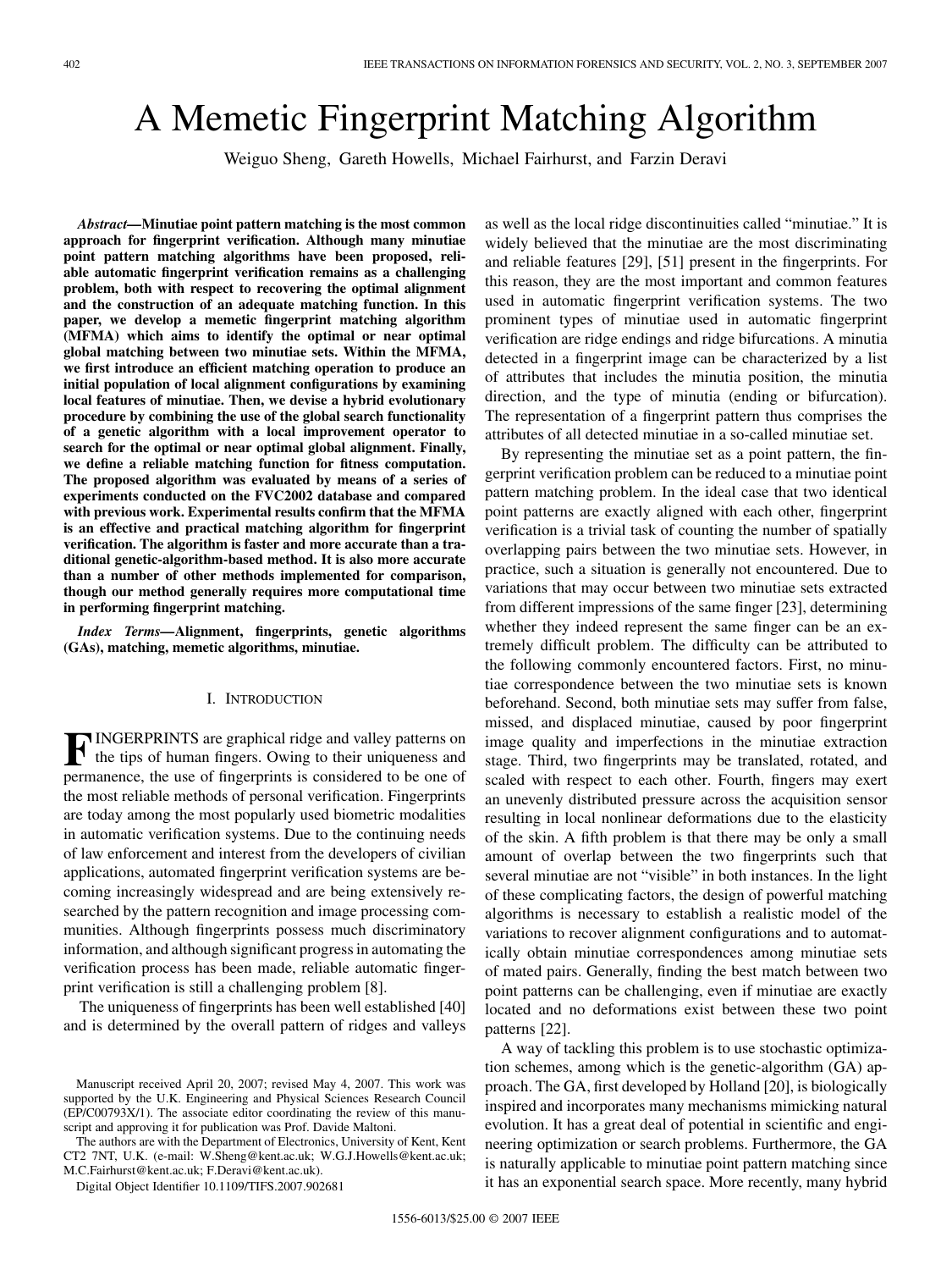GA-local search methods, which incorporate local searches with traditional GAs, have been proposed and applied successfully to solve a wide variety of optimization problems [3], [8], [30], [36], [47]. These studies show that pure GAs are not well suited to fine-tuning the search in complex search spaces, and that hybridization with other techniques can greatly improve their efficiency. GAs that have been hybridized with local searches are also known as memetic algorithms (MAs). Since we are concerned here with a GA where the local search plays a significant role throughout the process, the term MA [35], [38], [39] is used in this paper.

In this work, we develop a memetic fingerprint matching algorithm (MFMA) that follows the scheme of a point pattern matching approach. The proposed algorithm can be divided into two stages: the first stage tries to efficiently produce an initial population of local alignment configurations, and the second stage proceeds by means of a hybrid evolutionary procedure which aims to identify the optimal or near optimal global matching between two minutiae sets. In the first stage, we introduce a local matching operation to obtain an initial population of alignment configurations by examining local features of minutiae which are rotation and translation invariant. After the initialization, a GA-based search procedure is then launched and tries to identify the optimal or near optimal global matching by generating hypothetical alignment configurations based on the GA's stochastic rules. In order to improve the matching efficiency, a local improvement operator is designed and hybridized with the GA search to fine-tune the solutions within the population. The fitness of solutions is computed using a reliable and discriminating matching function which is defined by combining the globally matched minutiae pairs with the result of the minutiae's local feature similarity based on the product rule. Thus, solving the fingerprint matching problem is equivalent to finding the maximum number of matched minutiae points with the maximum average local feature similarity.

The organization of the paper is as follows. In Section II, we formulate fingerprint verification as a minutiae point pattern matching problem and provide a review of previous minutiae point pattern matching methods. Then, in Section III, we present the details of our proposed algorithm—MFMA. Section IV describes the data sets employed in this work and this is followed by a discussion of the parameter settings of the MFMA. In the experiments described in Section V, we assess the performance of the MFMA. We conclude the paper with some final remarks and an outline of future directions in Section VI.

#### II. PROBLEM FORMULATION AND RELATED WORK

Automatic fingerprint verification has been approached using a variety of different strategies, as reported in the literature [34]. Most existing fingerprint verification systems are based around a minutiae point pattern matching operation. This is a natural approach since a fingerprint's minutiae embody much of its individuality. In this section, we first formulate fingerprint verification as a minutiae point pattern matching problem and then provide a review of previous minutiae point pattern matching methods.

#### *A. Problem Formulation*

Suppose a minutiae template set  $P$  is composed of  $m$  points  $P = \{p_1, p_2, \ldots, p_m\}$ , and a query minutiae set Q is composed of *n* points  $Q = \{q_1, q_2, \ldots, q_n\}$ . Each minutia is usually described by parameters  $(x, y, \alpha)$ , where  $(x, y)$  are the pixel coordinates of the minutia with respect to the image frame and  $\alpha$  is the orientation of the minutia, which is defined as the angle that the ridge associated with the minutia makes with the horizontal axis [29]. Typically, ridge orientations are restricted to the range  $[0, \pi)$ , so that directions  $\theta$  and  $\theta + \pi$  have the same orientation. It should be noted that most minutiae representation schemes do not distinguish endings from bifurcations since the type of minutia can be easily interchanged by acquisition noise or pressure differences during acquisition. However, the orientation remains the same when this occurs. By representing the minutiae as point patterns, fingerprint verification can be viewed as a minutiae point pattern matching problem. The alignment between a template and a query minutiae set can be simplified as an affine transformation  $G(t_x, t_y, \theta, s)$ , composed of four parameters  $t_x$ ,  $t_y$ ,  $\theta$ , and s, where  $t_x$  and  $t_y$  are the translations along the x and y directions, respectively,  $\theta$  is the rotation angle, and s is a scaling factor. Thus, the transformation  $F(q_i) = (x'_i, y'_i, \alpha'_i)$ of a minutia  $q_i = (x_i, y_i, \alpha_i)$  can be written as follows:

$$
\begin{bmatrix} x_i' \\ y_i' \\ \alpha_i' \end{bmatrix} = s \begin{bmatrix} \cos \theta & -\sin \theta & 0 \\ \sin \theta & \cos \theta & 0 \\ 0 & 0 & \frac{1}{s} \end{bmatrix} \begin{bmatrix} x_i \\ y_i \\ \alpha_i \end{bmatrix} + \begin{bmatrix} t_x \\ t_y \\ \theta \end{bmatrix}.
$$

The fingerprint verification process can then be defined as the problem of finding the transformation between the template and query minutiae sets which can optimize a given matching function.

#### *B. Related Work*

Due to the large number of possible translations, rotations, and scalings, aligning two minutiae point patterns is an extremely difficult problem. A number of algorithms have been proposed in the literature. A common technique for these algorithms is to use local features associated with minutiae and/or their spatial properties to reduce the exponential number of search paths.

Jain *et al.* [22], [23] use ridge information associated with minutiae as an aid for alignment. Minor modifications of this matching algorithm have been suggested by other researchers [11], [19], [26], [31]. The methods proposed in [12], [18], [24], and [25] use local structural features among several minutiae close to each other for alignment. Chen *et al.* [12] defined a feature vector which describes the relationship between a minutia and its neighbors circled within a radius  $r$ . Jiang and Yau [25] and Jea and Govindaraju [24] used features derived from minutia triplets. He *et al.* [18] built a minutia simplex that contains a pair of minutiae as well as their associated textures. These minutiae local feature representations may not be robust due to their reliance on the interdependency of minutiae, which can be missed or erroneously detected by a minutia extraction algorithm. The methods proposed by Hrechack [21], Wahab *et al.* [46], Kovács-Vajna [27], Germain *et al.* [16], as well as Tan [42] also use groups of minutiae to define local structural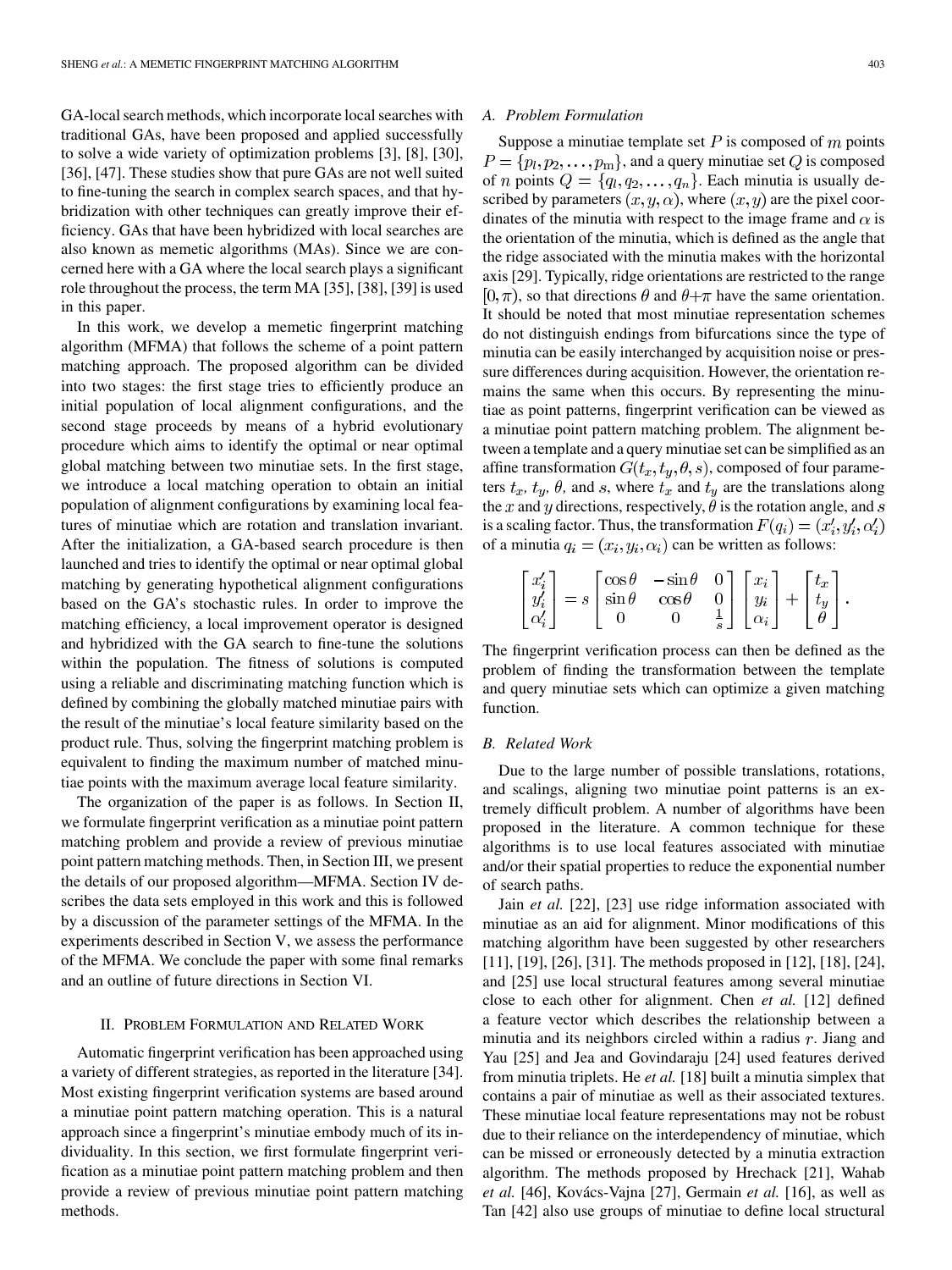features. These local structural features are directly used for verification or identification, which is performed based on the pairs of corresponding local structures that are found between a query fingerprint and a template fingerprint or template fingerprint database. However, the local structural feature is less distinct because it is determined only by a small subset of the minutiae. Fingerprints from different fingers may have many similar local structures and fingerprints from the same finger may only have a few similar structures due to the presence of spurious minutiae and the absence of genuine minutiae. Therefore, fingerprint matching/identification based only on local structural features is less reliable.

The approach presented in [41], [44], and [45] is based on information sampled around minutiae for alignment. Tico and Kuosmannen [44] built a minutia descriptor for each minutia, which consists of the original minutia point and a set of ridge orientation information. Similar to the minutia descriptor, Qi *et al.* [41] defined a feature vector for each minutia by integration of ridge orientations. Tong *et al.* [45] proposed an adjacent feature vector which consists of four adjacent relative orientations and six ridge counts of a minutia. In contrast to the local structural features proposed in [12], [18], [24], and [25], the representations proposed in these methods are independent of any other minutia detected in the fingerprint. Hence, they could be more robust to the erroneous outcomes of the minutia detection algorithm (i.e., missing and spurious minutiae). Since core points of fingerprints are common, they can also be used as an aid for fingerprint alignment. Zhang [48] and Chan *et al.* [10] have explored this possibility. However, it is impossible to always guarantee locating the core point precisely, and sometimes the core point cannot be detected at all due to poor image quality or only a partial finger image being obtained via the sensor.

The above methods typically recover the transformation by choosing a reference minutia or minutia group (in which minutiae are close to each other) from the template and the query fingerprint, respectively. The two sets of minutiae are then aligned according to local structures of the two references. We refer to these methods as single-reference-based approaches. This approach can guarantee satisfactory alignments of regions adjacent to the reference minutia or minutia group. However, alignments of regions far away from the reference minutia or minutia group are usually not so satisfactory. This is largely because the alignment which tends to be found is locally strong, yet poor in areas distant to the local structure it has matched. Naturally, researchers have explored the use of a size-changeable bounding box [19], [22], [23], [31].

Another alternative approach is to find a transformation in order to reduce the difference between two minutiae sets after alignment. That is to say, this alternative approach aims to globally align two sets of minutiae. This approach tends to evenly align two sets of minutiae and, thus, one can use a size-fixed bounding box to identify corresponding minutiae. Zhu *et al.* [50] have proposed a method which aligns two sets of minutiae based on multiple pairs of reference minutiae. This method is highly dependent on the initialization of the minutiae pairs. Since the global alignment is a computationally intractable problem, naturally inspired evolutionary optimization algorithms have recently been a source of interest for minutiae

point pattern matching [28], [43] as well as for general point pattern matching [1], [2], [49]. Tan and Bhanu [43] proposed the use of a traditional GA for fingerprint matching. Le *et al.* [28] employed the technique of fuzzy evolutionary programming to match two sets of minutiae. Ansari *et al.* [2], Agrawal *et al.* [1] and Zhang *et al.* [49] presented GA-based methods for the general point pattern matching problem. These methods try to identify the optimal or near optimal global alignment between two minutiae sets and their experimental results are promising. However, they may take a large amount of time to converge, mainly because these methods employ either the simple evolutionary algorithm or its variants, which are not well suited to fine-tuning the search in complex search spaces.

#### III. MEMETIC FINGERPRINT MATCHING ALGORITHM

In this paper, we develop a memetic fingerprint matching algorithm which aims to identify the optimal or near optimal global matching between two minutiae sets. In contrast to previous minutiae point pattern matching methods, our proposed algorithm combines the use of a global search via a GA with a local improvement operator. Additionally, we introduce an efficient local matching operation for population initialization by examining local features of minutiae which are rotation and translation invariant. Finally, we define a reliable and discriminating matching function to compute the fitness of individual solutions by combining the globally matched minutiae pairs with the result of the minutiae's local feature similarity based on the product rule.

The proposed algorithm can be divided into two stages: population initialization and hybrid evolution. The initialization stage aims efficiently to produce an initial population of local alignment configurations, which generally can satisfactorily align regions adjacent to the reference local structures. Using the initial population, GA-based hybrid evolution is then launched and tries to identify the optimal or near optimal global matching. The hybrid evolutionary procedure consists of selecting parents for reproduction, performing a modified arithmetic crossover with the parents, applying mutation to the offspring, running the local improvement operator on each offspring, and carrying out competition replacement. The evolution is terminated when one of the following two stopping criteria is met: 1) the fitness value of the best population individual has not changed for  $N$  generations or 2) the fitness value of the best population exceeds a certain threshold value, which means the two fingerprints are verified as having been from the same finger. The output of the algorithm is the best solution encountered during the evolution. The flow of the algorithm is as follows:

Algorithm 1. A memetic fingerprint matching algorithm.

- Step 1) Apply a local matching operation (see Section III-B) to initialize  $P$  sets of chromosomes, which encode alignment configurations, based on a real-parameter representation (see Section III-A).
- Step 2) Calculate the fitness value for each individual chromosome in the initial population (see Section III-E).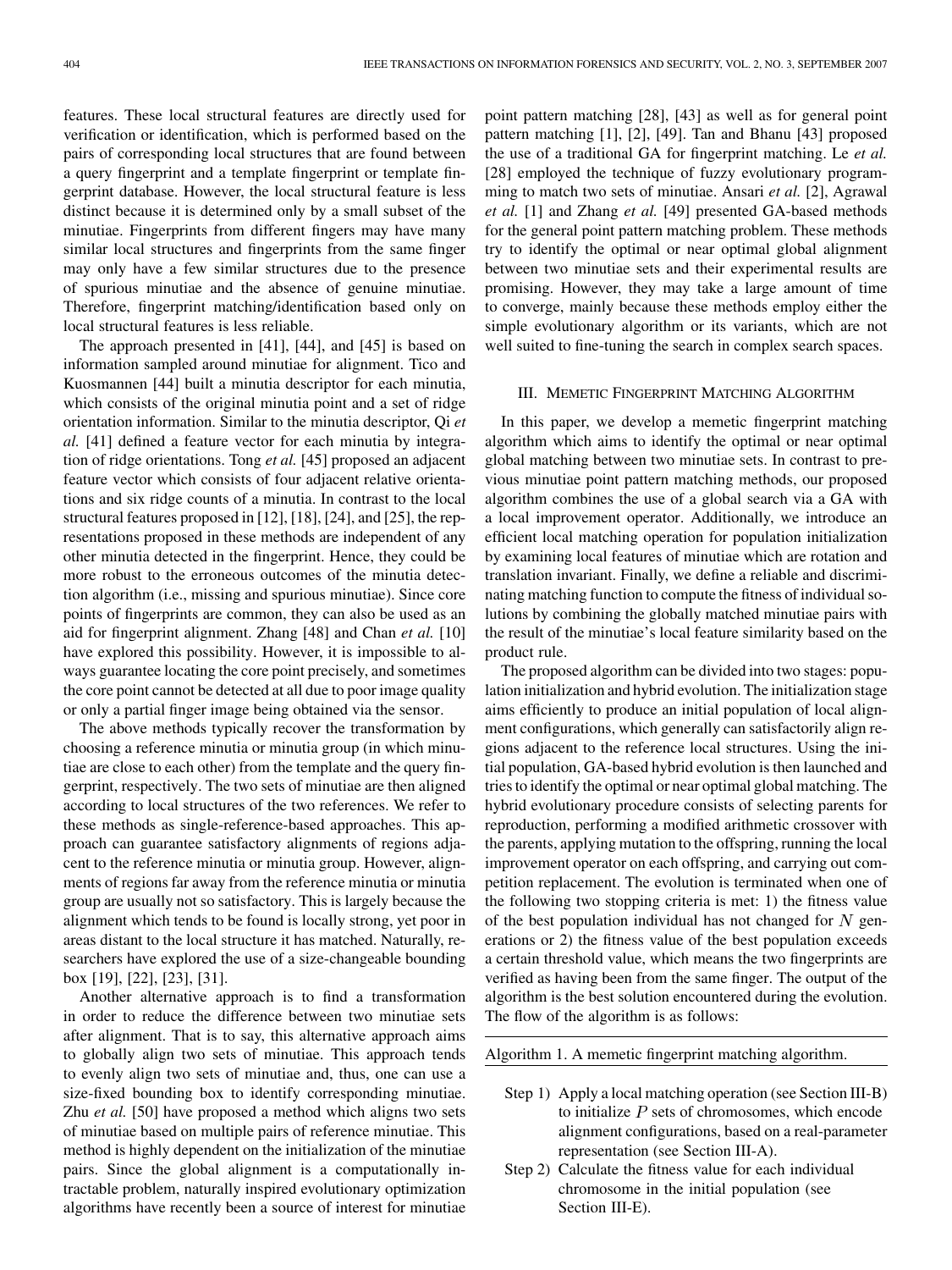- Step 3) Repeat the following substeps (a)–(e) until a stopping criterion is met.
	- a) Select the pairing individuals based on the  $k$ -fold tournament selection method [17]. This procedure is repeated until  $P/2$  parent pairs are selected.
	- b) Generate intermediate offspring by applying a modified arithmetic crossover and then perform Gaussian mutation on the offspring (see Section III-C).
	- c) Run the local improvement operator on the offspring (see Section III-D).
	- d) Calculate the fitness value for each of the offspring according to the method described in Section III-E.
	- e) Create a new generation of size  $P$  from the best individual of the previous generation and the best offspring that resulted from crossover, mutation, and local improvement operations.
- Step 4) Provide the alignment configuration for the terminal population individual with the best fitness.

In the following sections, we describe in more detail how the solutions are initially created, how they evolve during the optimization process, how the local improvement operator works, and how to measure the fitness of the solutions.

#### *A. Representation*

Our representation of the individual solution  $i$  $(t_{x,i}, t_{y,i}, \theta_i, s_i)$  consists of a vector of four real numbers, where the first two positions represent translations along the  $x$  and  $y$  directions, respectively; the next position represents the rotation angle; and the last position represents the scaling factor. In previous work based on using evolutionary algorithms for point pattern matching applications, the binary representation [17] is commonly used. However, in most cases, a binary representation suffers from the problems of redundancy and context insensitivity with traditional crossover and mutation operators [14]. In our approach, a real parameter representation is applied. In this context, Michalewicz [37] showed that a real parameter representation moves the problem closer to the problem representation and offers higher precision with more consistent results across replications.

#### *B. Local Structure Matching and Population Initialization*

The local feature of a minutia describes the characteristics of the minutia in its neighborhood. This information can be used to find potential matches in another minutiae set when the local feature is distinctive. Here, we introduce an efficient local matching operator to produce an initial population by examining local features of minutiae which are rotation and translation invariant. The resulting initial population can help reduce the search space for recovering the optimal or near optimal global transformation.

The minutiae local feature representation proposed by Tico and Kuosmanen [44] has been used for designing the local matching operator. In this representation, each minutia defines a local structure, which is called a minutia descriptor. The minutia descriptor comprises information about the orientation field sampled in a circular pattern in a broad region around the minutia point. The circular pattern consists of  $L$  concentric circles of radii  $r_l$  ( $1 \leq 1 \leq L$ ), each one comprising  $K_l$  sampling points  $p_{k,l}$ ,  $(1 \leq k \leq K_l)$ , equally distributed along its circumference. The minutia descriptor is invariant to rotation and translation [44] and, hence, it can characterize the minutia location with respect to the fingerprint pattern regardless of the position and orientation of the finger on the acquisition sensor. Due to the fact that the orientation field is a relatively stable feature of fingerprint images, the minutia descriptor can be robust in regards to image quality and local changes in images. Let  $a = {\alpha_{k,l}}$  and  $b = {\beta_{k,l}}$  be two minutia descriptors. The similarity between  $a$  and  $b$  is computed as

$$
S(a,b) = \left(\frac{1}{K}\right) \sum_{l=1}^{L} \sum_{k=1}^{K_l} \exp(-16 * \Lambda(\alpha_{k,l}, \beta_{k,l})) \tag{1}
$$

where  $K = \sum_{l=1}^{L} K_l$ ,  $\alpha_{k,l}$ , and  $\beta_{k,l}$  are the local ridge orientations estimated at  $p_{k,l}$  for descriptors a and b, respectively, and  $\Lambda(\alpha_{k,l}, \beta_{k,l})$  is the orientation distance between angles, which takes values between 0 and 1.

Using the minutia descriptor, we introduce a local matching operator as follows to produce an initial population. Suppose the two minutiae sets  $P_1$  and  $P_2$  to be matched are composed of m and n points ( $m \leq n$ ), respectively. The operator selects a random minutia descriptor from  $P_1$  and compares it to each minutia descriptor in  $P_2$ . The value of the similarity between the two minutia descriptors serves as a clue for identifying potential corresponding pairs. The minutia pair which generates the largest similarity value is considered to be correspondent. The transformation is calculated by translating and rotating the query fingerprint to align this correspondence and then using it to initialize an individual solution. The scaling factor is constructed by random assignment of a real number to the last attribute. The initial value is constrained to be in the predefined range  $\delta s$  but is otherwise random. Each individual in the population is constructed in this way, but by selecting a minutia descriptor in  $P_1$  that has not been considered before. In the case that  $m$  is less than the number of individuals within the population to be initialized, translation and rotation parameters of the remaining individuals are constructed within the predefined ranges of  $\delta t_x$ ,  $\delta t_y$ ,  $\delta \theta$ , respectively, in the same way as the scaling factor. All of these range values are determined empirically from the experimental data sets. Their values, however, are not critical for the initialization since the population is usually dominated by the solutions that are constructed by the local matching operator.

After each individual has been initialized, a population of local alignment parameters, which generally can satisfactorily align regions adjacent to the reference minutia descriptors, is obtained. Note that this population does not contain all appropriate transformations and that inclusion in this population does not necessarily indicate an appropriate transformation since the local matching phase for initialization does not consider global minutiae information, and is based only on the similarity of minutia descriptors. However, even if a population contains many inappropriate transformations (which lead to poor or wrong alignment in areas distant to the reference minutia descriptors), it is not expected to have a detrimental effect on the proposed evolutionary-based algorithm. This is because the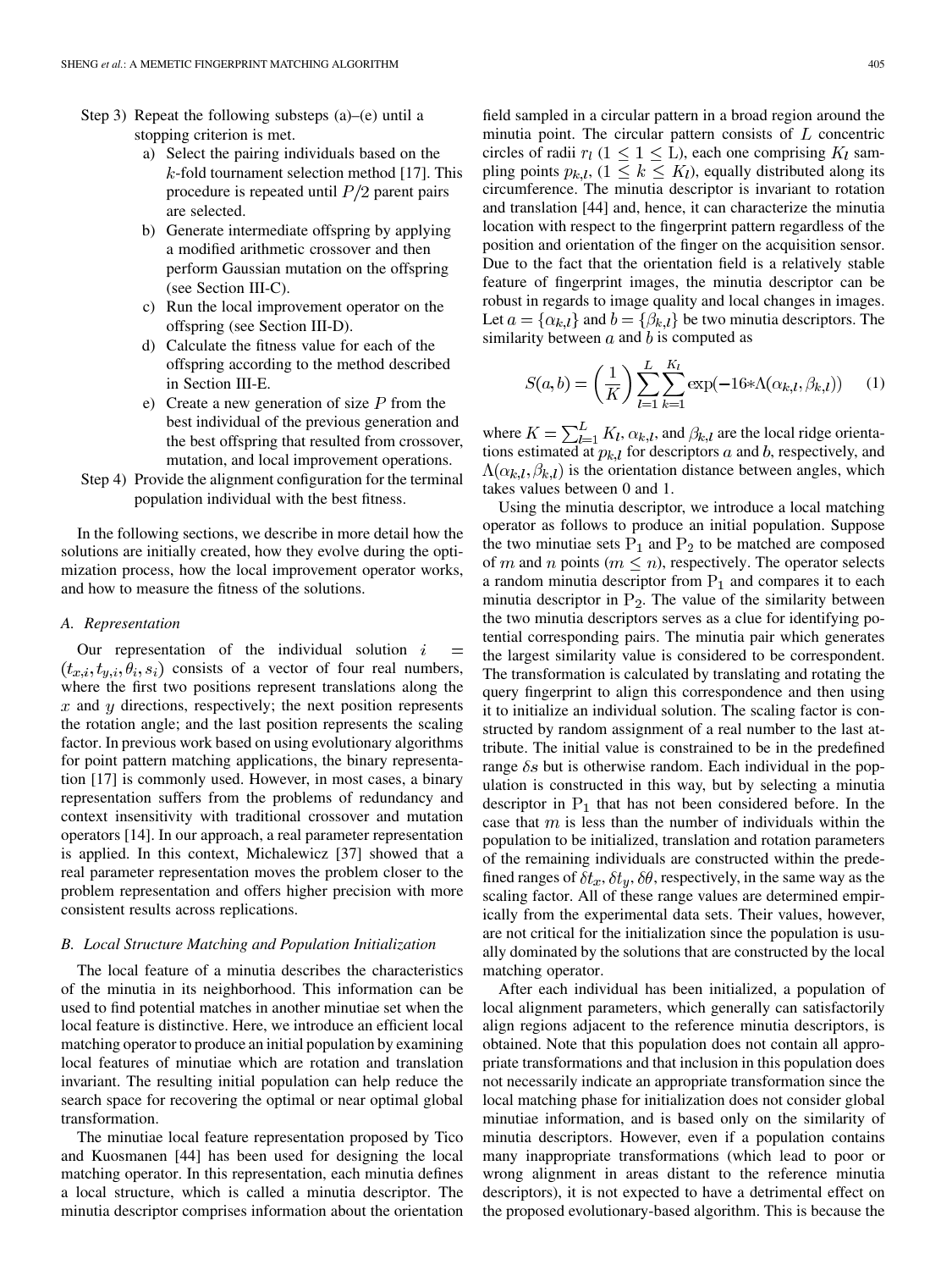

Fig. 1. Minutiae detection process described in [15].

inappropriate transformations will be unlikely to be selected for reproduction in the next generation. Using this initial population, a hybrid evolutionary procedure is then launched which tries to identify the optimal or near optimal global matching between the two minutiae sets. This local structure-based population initialization, together with the global structure-based evolution, is likely to provide a more solid basis for reliable fingerprint matching.

#### *C. Crossover and Mutation*

Crossover is a probabilistic process that exchanges information between a pair of parents to generate two offspring. The arithmetic crossover technique [17] has been used as the reproduction operator in the MFMA. Traditional arithmetic crossover linearly combines two parent chromosomes to produce two new offspring according to the following equations:

$$
Offspring 1 = a * Parent 1 + (1 - a) * Parent 2,
$$
 (2)

$$
\text{Offspring2} = (1 - a) * \text{Parent1} + a * \text{Parent2} \tag{3}
$$

where  $a \in [0, 1)$  is a random weighting factor. In our approach, we apply either (2) or (3) randomly to produce only one single offspring. This helps to save time in processing the other similar offspring.

After crossover, a low probability of Gaussian mutation is applied to the offspring. Gaussian mutation adds a unit Gaussiandistributed random value to the chosen attribute value. The new attribute value is clipped if it falls outside lower or upper bounds of that attribute.

#### *D. Local Improvement Operation*

GAs can escape from local optima by means of crossover and mutation operators. However, they are not well suited for fine-tuning structures which are close to optimal solutions [17], and this results in exhibiting a large execution time. To improve this situation, incorporation of local searches into the regeneration step of GAs is essential. GAs, which have been hybridized with local search techniques, are often called memetic algorithms (MAs) [35], [38], [39] and have been shown to be very effective for many combinatorial optimization problems [3], [8], [30], [36], [47]. In this subsection, we present a local improvement operator to effectively design an MA for the minutiae point pattern matching problem.

The local improvement operator is inspired by the iterated closest point (ICP) algorithm [6]. The ICP is a widely used heuristic for the alignment of 3-D geometric models. It utilizes



Fig. 2. Average fitness values of the best two individuals versus number of generations of the four algorithms corresponding to typical genuine matching.

the nearest-neighbor relationship to assign a binary correspondence at each step. This estimate of the correspondence is then used to refine the transformation, and vice versa. This iterative scheme is known to converge fast [13], but it is sensitive to its initial rotations and translations, and susceptible to local optima. Its performance degenerates quickly with outliers (point features existing in one pointset that have no corresponding points in the other), which is common in the fingerprint minutiae point pattern matching problem.

In order to improve computational efficiency, we design a local improvement operator based on one iteration of the ICP to fine-tune new offspring during each generation, after the regeneration step. This is achieved by first extracting the transformation information encoded in an offspring and applying the transformation to the query minutiae set. After that, we compute the closest point pairs between the two minutiae sets and collect corresponding pairs using the geometric constraints. (Note that by employing the geometric constraints, we are also trying to exclude the outliers for pairing). Finally, we calculate the new transformation and update the offspring. The operator is summarized as follows:

Algorithm 2. A local improvement operator.

- Step 1) Extract the transformation information encoded in an offspring. Apply the transformation to the query minutiae set.
- Step 2) Compute the closest point pairs between the two minutiae sets by estimating the Euclidean distance between the minutiae coordinates. Collect corresponding pairs if they satisfy the following geometric constraints: 1) the Euclidean distance does not exceed a certain value  $\Delta d$  and 2) the angular difference between their directions is less than a certain tolerance  $\Delta\theta$ . To avoid a minutia being doubly used for pairing, we mark the minutiae that have already been paired.
- Step 3) Compute the new transformation in the sense of minimizing the sum of squared Euclidean distance error among the collected corresponding pairs.
- Step 4) Update the offspring with the new transformation.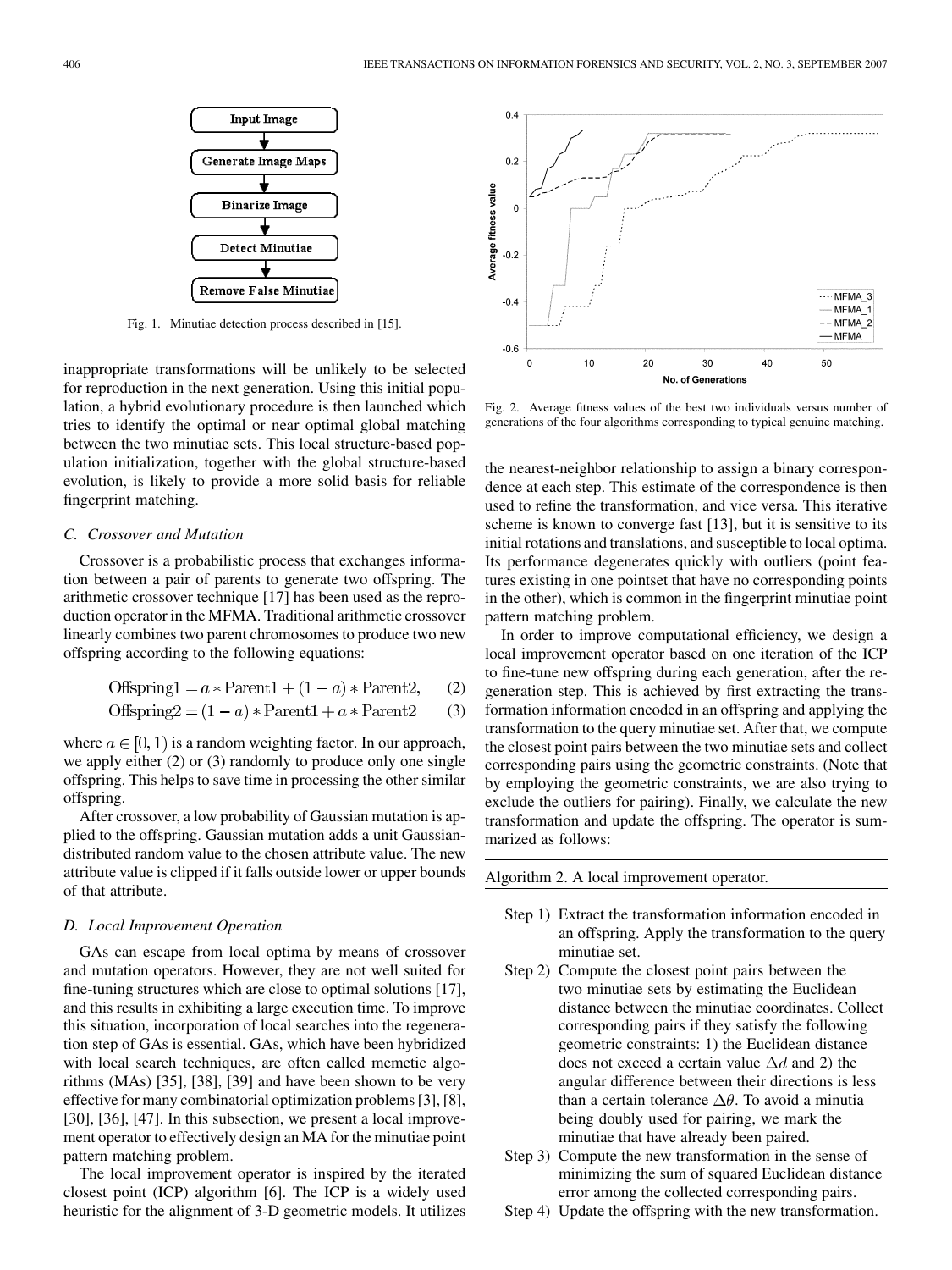#### *E. Fitness Computation*

The fitness of an individual indicates the degree of suitability of the solution it represents. A traditional way to calculate the matching scores for a minutiae point pattern matching system is  $n^2/(\text{size}_t \times \text{size}_q)$ , where size<sub>t</sub> and size<sub>q</sub> represent the numbers of minutiae in template and query minutiae sets, respectively, and  $n$  is the number of matched minutiae in both sets. However, Bazen and Gerez [5] claimed that using the alternative  $2n/(size_q + size_t)$  to compute the matching scores will give better results. In our observation, we found that neither matching function may be reliable enough for fingerprint verification, especially when matching minutiae sets are extracted from low-quality fingerprint images. Here, we define a reliable and discriminating matching function by incorporating the similarity based on a local feature (i.e., minutia descriptor) to compute the fitness of individual solutions.

The local features of minutiae contain useful discriminatory information. Additionally, local features can tolerate some deformation since they are formed from only a small area of the fingerprint. Thus, the local feature similarity can be used to increase the reliability of the matching between two minutiae sets. Further, to make the matching function more discriminatory, we combine the globally matched minutiae pairs with the result of the minutiae's local feature similarity based on the product rule. Now the matching function can be defined as

$$
\text{fitness} = \frac{1}{n} \sum_{i=1}^{n} S(a_i, b_i) \times \frac{2n}{(q+t)} \tag{4}
$$

where  $t$  and  $q$  are the number of minutiae located inside the intersection of the two fingerprint images for template and query, respectively. The number of matched pairs  $n$  is identified by using the same geometric constraints as those described in Section III-D.

For each individual, the transformation encoded within it is first extracted, then subsequently we apply the transformation onto the query minutiae set  $Q$  to obtain the set  $Q'$ , comprising the transformed minutiae set. Given the minutiae sets  $P$  and  $Q'$ , the number of matched minutiae n is first computed. If n is less than a threshold  $F_n$ , then let the fitness of the individual be  $f = -1/n$   $(1 \le n \le F_n)$  or  $f = -1$   $(n = 0)$ . In this case, it makes no sense to evaluate the matching function. Otherwise, the fitness of the individual is defined according to (4) so that maximization of the fitness is equivalent to finding the maximum number of matched minutiae points with the maximum average local feature similarity.

#### IV. DATA SETS AND PARAMETER SETTINGS

In this section, we provide a description of the data sets used in the experiments. This is followed by a description of the implementation parameter settings for the proposed algorithm. The proposed algorithm has been evaluated using the publicly available FVC2002 database [33], which consists of four collections (labeled  $\text{DB}_1$ ,  $\text{DB}_2$ ,  $\text{DB}_3$ , and  $\text{DB}_4$ , respectively) of fingerprint images. These fingerprint images were collected using three different scanners and the SFinGE synthetic generator [9] and contain a wide variety of image qualities. Each of the four data collections comprises  $8 \times 100$  fingerprint images. The details of the fingerprint image data-collection process can be found in [33].

The minutiae information of the data sets is derived by using the method described in [15]. Fig. 1 lists the functional steps of this method. It first performs image enhancement to improve the contrast of ridges against valleys and then generates the imagequality maps by determining the directional flow of ridges in the image and detecting regions of low contrast, low ridge flow, and high curvature. Next, a binary representation of the fingerprint is constructed by applying a rotated grid on the ridge flows of the fingerprint. Following this, minutiae are generated by comparing each pixel neighborhood with a family of minutiae templates. Finally, a series of heuristic rules is used to merge and filter out the spurious minutiae.

The MFMA has a number of parameters which need to be set. These include the GA parameters, the ranges used for population initialization, and several thresholds. The values of GA parameters and ranges are determined experimentally on the above data sets. To establish these values, all other variables were held constant with only the one to be established changing, and five runs were completed for a wide range of values in each case. The results from each of the five runs were averaged and the best average was selected. Both the matching accuracy and efficiency were used in determining the values of variables. The crossover and mutation probabilities are set to be 0.9 and 0.02, respectively. Generally, we have found that a crossover rate of 0.8–0.95 with a mutation rate of 0.01–0.05 offers the best results. The order of tournament selection controls how quickly a population is "taken over" by dominant individuals in the population [4]. We used a tournament order of three. The number of generations  $N$  used to terminate the evolution and the population size  $p$  are set to be 5 and 20, respectively. A larger value of either N or  $p$  may lead to a longer running time, but without significant improvement of the matching performance. The ranges of  $\delta t_x$ ,  $\delta t_y$ ,  $\delta \theta$ , and  $\delta s$  are set to be  $[-150, 150]$ ,  $[-150, 150]$ ,  $[-0.6, 0.6]$  and [0.9, 1.1], respectively, but their chosen values are not critical for our population initialization. The threshold of  $F_n$  for fitness computation is set to be four. The minutiae matching threshold values of  $\Delta d$  and  $\Delta \theta$  are set as 15 and 0.195, respectively, which were established in [40].

#### V. EXPERIMENTS

In this section, we report a series of experiments performed over the FVC2002 database. We initially examine the significance of local matching and local improvement operations within the MFMA. Subsequently, we evaluate the MFMA with differing matching functions for fitness computation. Finally, we compare the performance of the MFMA with some previous matching methods. All of the results reported in this section were obtained with simulations on a PC with an Intel™ Pentium™ 4 processor at 2.1 GHz running under WindowsXP Professional.

First, experiments were conducted to examine the significance of local matching and local improvement operations within the MFMA. For this purpose, we examined and compared the MFMA with three variants—MFMA without local matching operation (MFMA\_1), MFMA without local improvement operation (MFMA\_2), and MFMA without either of the above operations (MFMA\_3). In the cases of MFMA\_1 and MFMA\_3, individuals within the initial population are randomly initialized using the method described in Section III-B.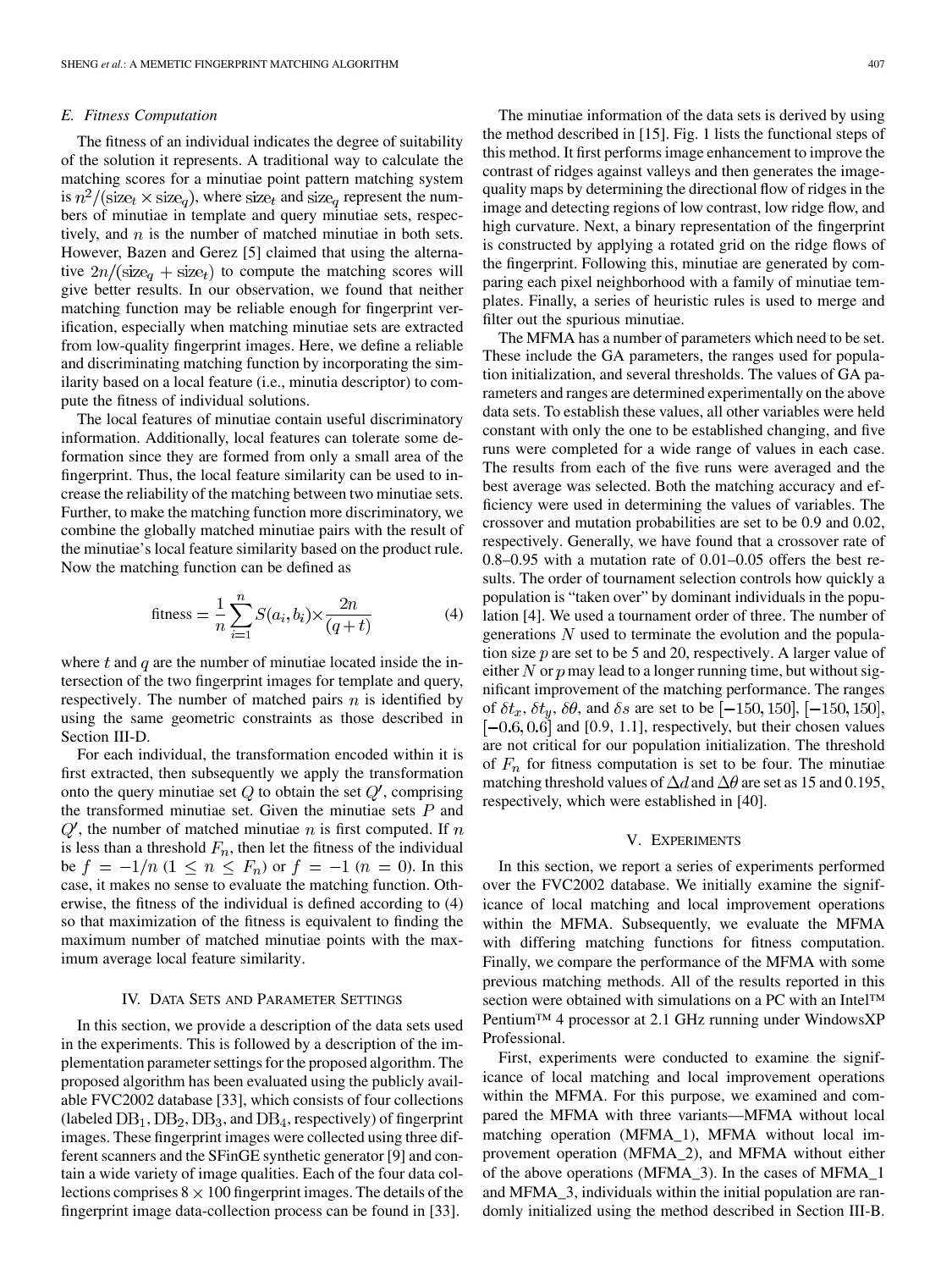

Fig. 3. ROC curves estimated on (a)  $DB_1$ , (b)  $DB_2$ , (c)  $DB_3$ , and (d)  $DB_4$  when different matching functions are used for fitness computation.

These algorithms were compared based on the same parameter settings. In order to investigate the convergence properties, the terminal condition for all four algorithms is that the fitness value of the best population individual has not changed for  $N$ generations with a relatively large parameter value  $N = 20$ .

Fig. 2 shows the fitness scores over generations corresponding to typical genuine matching. It can be observed that the convergence of MFMA\_3 is slow and each operation improves the convergence of the algorithm in different ways. MFMA\_2 shows that the local matching operation helps identify promising transformations. However, the algorithm becomes slow after the population initialization. MFMA\_1 shows that, compared with MFMA\_3, the local improvement operation speeds up the convergence during the evolution. However, it takes a significant number of generations to identify the promising transformations. By incorporating both operations, MFMA can significantly reduce the number of generations needed to identify the optimal or near optimal global alignment. In fact, this is the main reason for using these operations in the MFMA.

Next, we report experiments to evaluate the proposed matching function by comparing the MFMA with two alternative traditional matching functions

$$
\frac{n^2}{(\text{size}_t \times \text{size}_q)}\tag{5}
$$

and

$$
\frac{2n}{(\text{size}_q + \text{size}_t)}\tag{6}
$$

for fitness computation. We followed the experimental protocol proposed in [33] to evaluate the algorithms. Fig. 3 shows the receiver operating characteristic (ROC) curves obtained over the four data sets when using different matching functions for fitness computation. These results show that the MFMA with the proposed matching function outperforms the MFMA with traditional matching functions (5) and (6). The only difference among the three algorithms consists of the matching function used for fitness calculation. Consequently, the results reveal that the proposed matching function, by combining the globally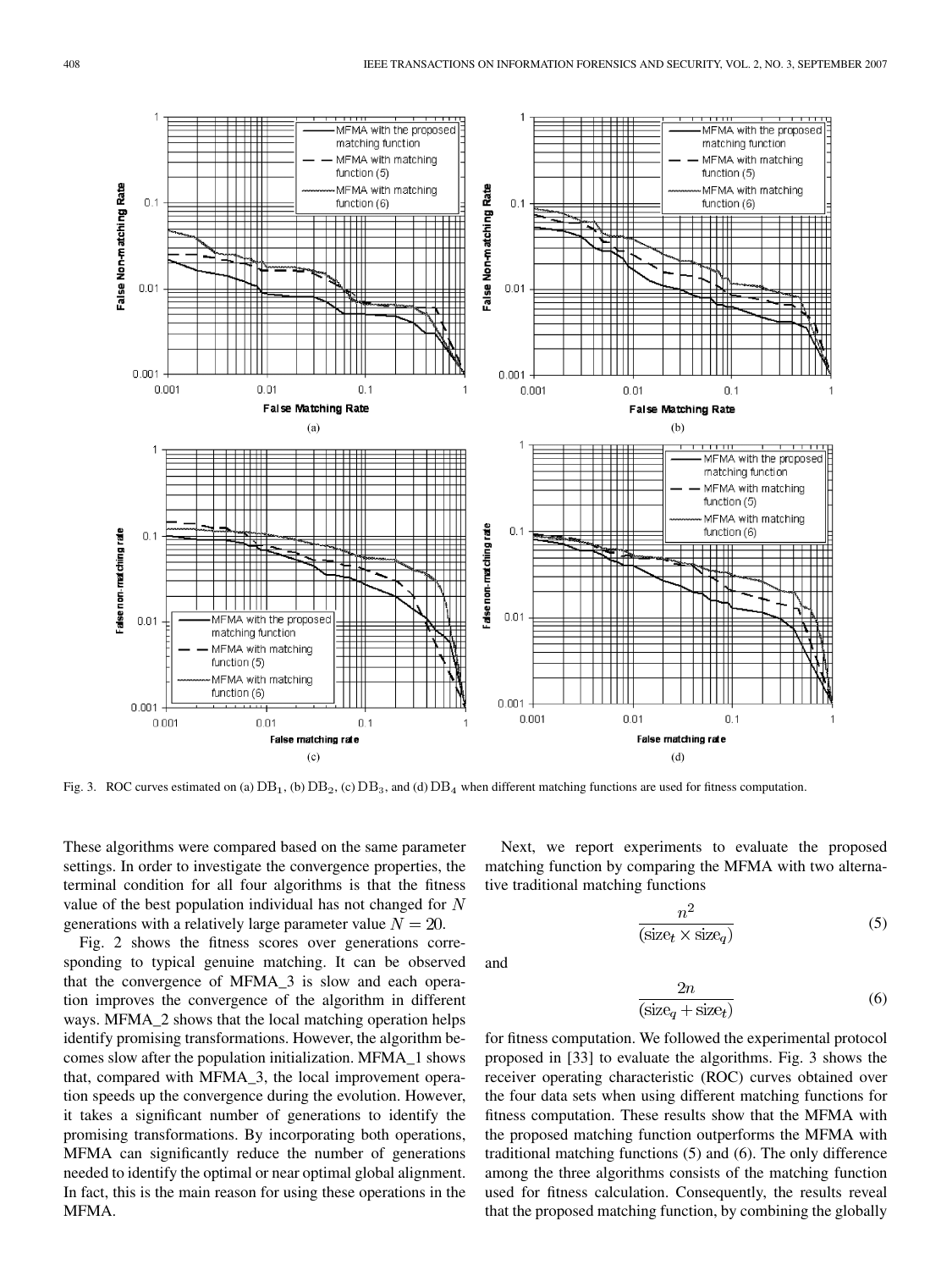

Fig. 4. ROC curves estimated on (a)  $DB_1$ , (b)  $DB_2$ , (c)  $DB_3$ , and (d)  $DB_4$  for Tan and Bhanu's method, Jain *et al.*'s method, Tico and Kuosmanen's method, Jiang and Yau's method and our proposed MFMA.

matched minutiae pairs with the result of the minutiae's local feature similarity based on the product rule, is able to more reliably decide whether the two input fingerprint impressions have been captured from the same finger.

Finally, we conduct a set of experiments to compare our algorithm with some previously reported work, a traditional genetic-algorithm-based method [43] and three single-reference-based methods [22], [25], [44]. Before discussing the comparative results, we first briefly describe the methods to be compared and their implementation details. The GA-based fingerprint matching method is recently proposed by Tan and Bhanu [43]. In this method, a GA with the traditional roulette wheel selection, uniform crossover, and binary flip mutation was used with a binary code representation, which represents alignment parameters, for fingerprint matching. The fitness function is based on the local properties of each minutia-triplet. This method also aims to find the optimal or near optimal global matching between two minutiae sets. For experiments on the FVC2002 database, the range of the parameters  $t_x, t_y, \theta$ , and s of the method is set to be identical to the  $\delta t_x$ ,  $\delta t_y$ ,  $\delta \theta$ , and  $\delta s$ , respectively, of the MFMA and all other parameter values are set to be the same as in [43].

The three single-reference-based methods [22], [25], [44] have been selected for comparison; each of which uses a different strategy to align fingerprints. Jain *et al.*'s method proposed in [22] is based on aligning ridges, Jiang and Yau's method [25] is based on the local structural features among several minutiae, and Tico and Kuosmanen's method is based on the minutia descriptor. For experiments on the FVC2002 database, parameter values of the three methods are specified or chosen according to the original papers with the best performance. The minutiae matching threshold values of  $\Delta d$  and  $\Delta\theta$ , which are not specified in Tico and Kuosmanen's method, are taken to be identical to those used in the MFMA. All five fingerprint matching algorithms are implemented using the C++ language. To make the comparisons more meaningful, the same minutiae extraction method as described in Section IV is used for all tested algorithms.

We compare the performance of the five methods with respect to the criteria of the matching accuracy and efficiency. Therefore, we report the ROC, equal error rate (EER), and average matching time estimated using the performance evaluation method proposed in [33] over the four data sets. The EER,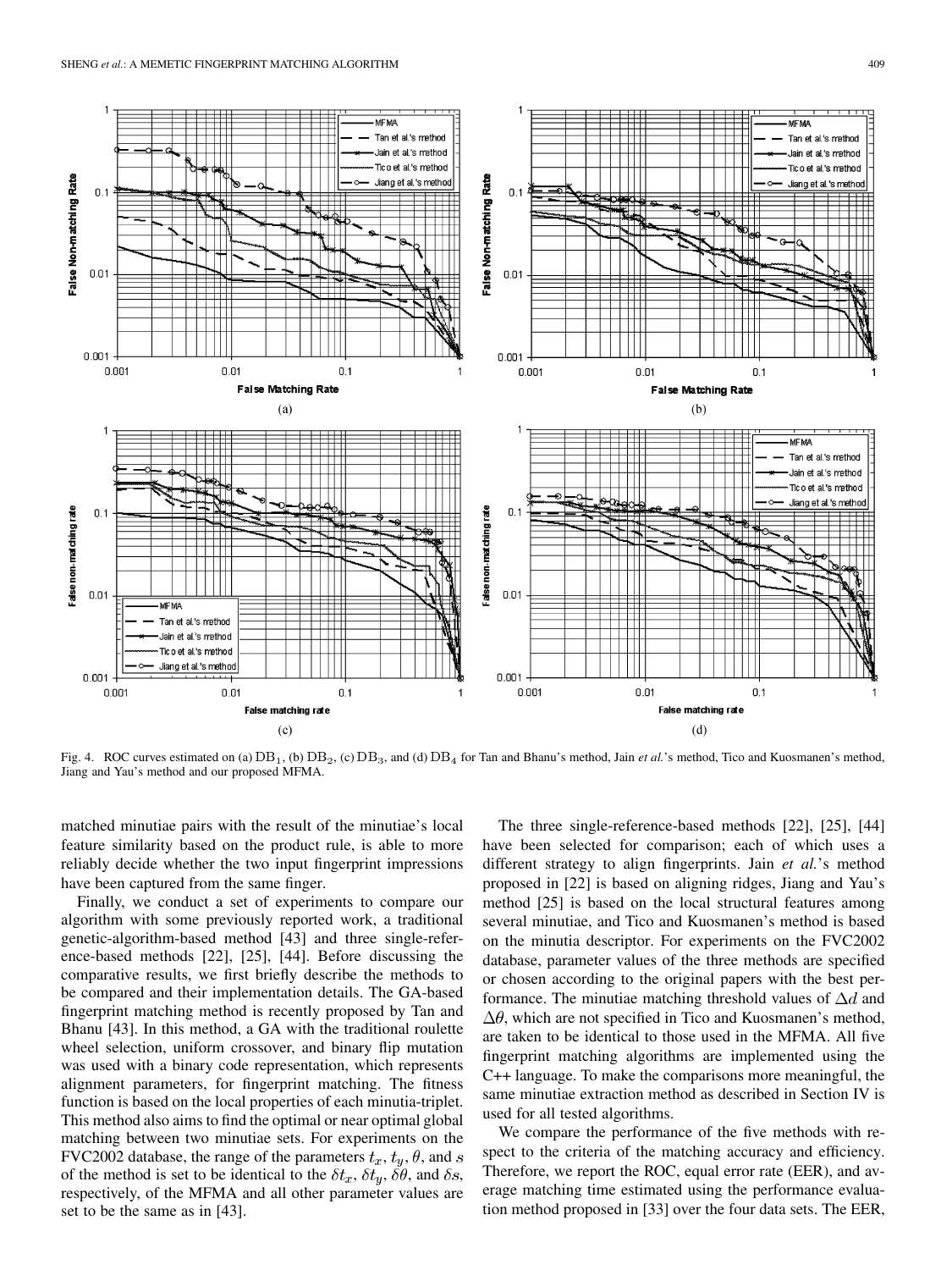| <b>Methods</b>                | DB <sub>1</sub> |                             | DB <sub>2</sub> |                             | DB <sub>3</sub> |                             | DB <sub>4</sub> |                             |
|-------------------------------|-----------------|-----------------------------|-----------------|-----------------------------|-----------------|-----------------------------|-----------------|-----------------------------|
|                               | EER (%)         | <b>Matching</b><br>time (s) | EER (%)         | <b>Matching</b><br>time (s) | EER (%)         | <b>Matching</b><br>time (s) | EER (%)         | <b>Matching</b><br>time (s) |
| <b>MFMA</b>                   | 0.9             | 3.59                        | 1.4             | 3.67                        | 3.5             | 3.71                        | 2.4             | 3.61                        |
| Tan et al.'s<br>method [43]   | 1.5             | 7.94                        | 2.1             | 8.12                        | 4.2             | 8.46                        | 3.4             | 7.95                        |
| Jain et al.'s<br>method [22]  | 3.5             | 1.26                        | 2.8             | 1.24                        | 7.7             | 1.25                        | 5.1             | 1.24                        |
| Tico et al.'s<br>method [44]  | 2.2             | 1.27                        | 2.4             | 1.28                        | 5.7             | 1.29                        | 3.8             | 1.26                        |
| Jiang et al.'s<br>method [25] | 5.4             | 1.24                        | 4.6             | 1.22                        | 9.8             | 1.23                        | 7.2             | 1.24                        |

TABLE I EERS AND AVERAGE MATCHING TIMES ESTIMATED ON THE FOUR DATA SETS FOR FIVE DIFFERENT METHODS (TAN AND BHANU'S METHOD MFMA, JAIN 'S METHOD, TICO'S METHOD, AND JIANG 'S METHOD)

which is commonly used to summarize the accuracy performance of a matching system, is defined as the error rate where the system's false match rate is equal to its false nonmatch rate. Fig. 4 shows the estimated ROC curves. Table I lists the results in terms of the EER values and average matching time.

Fig. 4 and Table I clearly show that, in comparison with Tan and Bhanu's method [43], the MFMA is able to achieve more accurate matching results in all four data sets. For Tan and Bhanu's method, the EER of the ROC turned out to be 1.5%, 2.1%, 4.2%, and 3.4% on the four data sets, respectively. By comparison, in our algorithm, the EER values are around 0.9%, 1.4%, 3.5%, and 2.4%, respectively. More important, matching operations for our algorithm are faster than Tan and Bhanu's method. For example, Tan and Bhanu's method needs 7.94 s on  $DB_1$ , while our method takes about 3.59 s on average. The improvement in matching efficiency of our proposed algorithm is mainly due to the use of local matching and local improvement operations. In comparison with the single reference-based methods, the results reveal an interesting tradeoff between the matching accuracy and efficiency. The three single-reference-based methods are computationally more efficient, but our algorithm offers better matching accuracy performance, which can be observed from the ROC curves in Fig. 4 and EER values in Table I. The EERs, for example, on  $DB<sub>1</sub>$  of Jain *et al.*'s method, Tico and Kuosmanen's method and Jiang and Yau's method are 3.5%, 2.2%, and 5.4%, respectively, while our algorithm shows about 0.9%. It is also noted that both global alignment methods (MFMA and Tan and Bhanu's method) generally outperform the three single-reference-based methods in terms of matching accuracy. This result can be an indication that global alignment is able to recover the transformation between two fingerprint impressions more accurately than single reference-based alignment and, hence, global alignment-based methods could perform more accurate matching.

#### VI. CONCLUSION

In this paper, we have reported on the design and implementation of a MFMA which seeks to identify the optimal or near optimal global matching between two minutiae sets. A GA-based evolution with a local matching startup routine and local improvement hybridization is at the heart of our proposed approach. This has been developed with the particular goal of improving the efficiency of identifying optimal or near optimal global matching between two fingerprint minutiae sets. Another

key aspect of the proposed algorithm is the use of a reliable matching function for fitness computation. To evaluate the proposed algorithm, we have conducted a series of experiments on the FVC2002 database and made comparisons with other reported work. Experimental results clearly show the effectiveness of the local matching and local improvement operations within the proposed algorithm. The results confirm that the MFMA is a reliable and practical matching algorithm. The algorithm can achieve accurate matching results faster than the traditional GA-based global fingerprint matching method, and is also more accurate in performing the matching operation than the singlereference-based methods implemented for comparison.

There are several directions in which the work may be extended further. Genetic algorithms are extremely easy to adapt to parallel computing and clustering environments [17]. As massively parallel computers become more common, parallel implementations of the proposed algorithm can be exploited. Each processor can be devoted to a pair of solutions because the algorithm's operations focus on them. As a result, the matching efficiency can be further improved as the entire population is processed in parallel. Additionally, there are fundamental limits to the accuracy that can be achieved when using rigid transformations. Therefore, another productive direction in which to extend the research is to include an operation that models nonrigid fingerprint deformations during the hybrid evolution search. This could be accomplished by incorporating, for example, the thinplate spline model [5], which can model elastic distortions based on the locations and orientations of the matched minutiae pairs. Finally, the algorithm developed here can be suitably modified and tailored so that it is applicable to ridge pattern-based fingerprint alignment and/or matching, which is another challenging problem. In this regard, population initialization and local improvement operations based on the local ridge information may also be developed.

#### **REFERENCES**

- [1] Agrawal, N. Ansari, and E. Hou, "Evolutionary programming for fast and robust point pattern matching," in *Proc. IEEE World Congr. Computational Intelligence*, 1994, pp. 1777–1782.
- [2] N. Ansari, M. Chen, and E. Hou, "A genetic algorithm for point pattern matching," in *Dynamic, Genetic, and Chaotic Programming*, B. Soucek, Ed. New York: Wiley, 1992, pp. 353–371.
- [3] S. Areibi and Z. Yang, "Effective memetic algorithms for VLSI design automation = genetic algorithms + local search + multi-level clustering," *Evol. Comput.*, vol. 12, no. 3, pp. 327–353, 2004.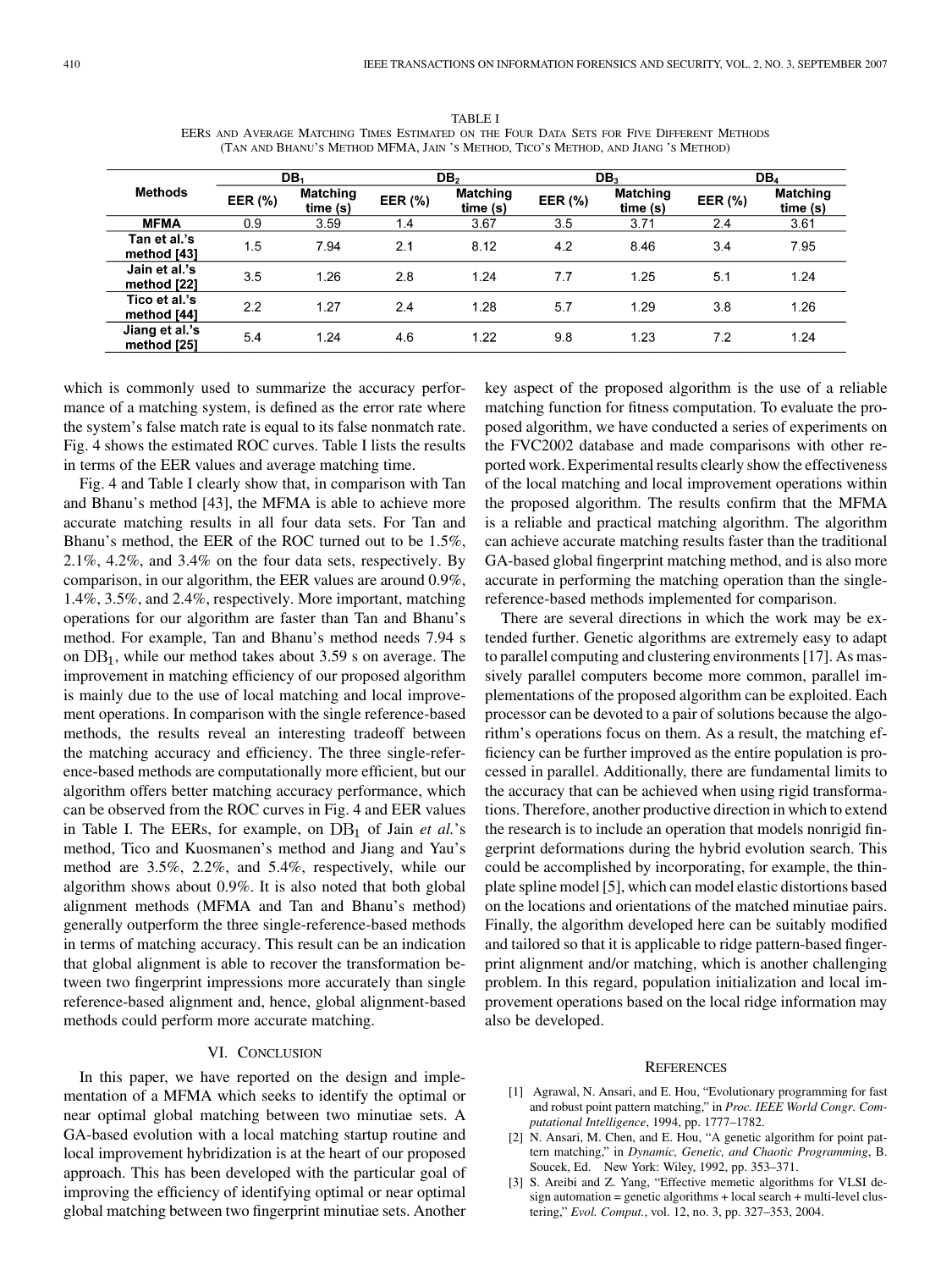- [4] T. Bäck and F. Kursawe, "Evolutionary algorithms for fuzzy logic: A brief overview," *Proc. Inf. Process. Management of Uncertainty in Knowledge-Based Systems*, pp. 659–664, 1994.
- [5] M. Bazen and S. H. Gerez, "Fingerprint matching by thin-plate spline modeling of elastic deformations," *Pattern Recognit.*, vol. 36, pp. 1859–1867, 2003.
- [6] P. J. Besl and N. D. McKay, "A method for registration of 3D shapes," *IEEE Trans. Pattern Anal. Mach. Intell.*, vol. 14, no. 2, pp. 239–256, Feb. 1992.
- [7] B. Bhanu and X. Tan*, Computational Algorithms for Fingerprint Recognition*. Norwell, MA: Kluwer, 2003.
- [8] J. Branke, M. Middendorf, and F. Schneider, "Improved heuristics and a genetic algorithm for finding short supersequences," *OR Spektr.*, vol. 20, no. 1, pp. 39–45, 1998.
- [9] R. Cappelli, D. Maio, and D. Maltoni, "Synthetic fingerprint-database generation," presented at the 16th ICPR, Quebec City, QC, Canada, 2002.
- [10] K. C. Chan, Y. S. Moon, and P. S. Cheng, "Fast fingerprint verification using sub-regions of fingerprint images," *IEEE Trans. Circuits Syst. Video Technol.*, vol. 14, no. 1, pp. 95–101, Jan. 2004.
- [11] S. Chen and A. K. Jain, "A fingerprint matching algorithm using dynamic programming," Tech. Rep. Dept. Comput. Sci. Eng., Michigan State Univ.,, East Lansing, MI, 2002.
- [12] X. Chen, J. Tian, and X. Yang, "A new algorithm for distorted fingerprints matching based on normalized fuzzy similarity measure," *IEEE Trans. Image Process.*, vol. 15, no. 3, pp. 767–776, Mar. 2006.
- [13] H. Chui and A. Rangarajan, "A new point matching algorithm for nonrigid registration," *Comput. Vis. Image Und.*, vol. 89, pp. 114–141, 2003.
- [14] E. Falkenauer*, Genetic Algorithms and Grouping Problems*. New York: Wiley, 1998.
- [15] M. D. Garris, R. M. McCabe, C. I. Watson, and C. L. Wilson, *User's Guide to NIST Fingerprint Image Software (NFIS)*, Nat. Inst. Standards Technol., Gaithersburg, MD, 2001, NISTIR 6813.
- [16] R. S. Germain, A. Califano, and S. Colville, "Fingerprint matching using transformation parameter clustering," in *Proc. IEEE Computational Science and Engineering*, 1997, vol. 4, no. 4, pp. 42–49.
- [17] E. Goldberg*, Genetic Algorithms in Search, Optimization, and Machine Learning*. Reading, MA: Addison-Wesley, 1989.
- [18] Y. He, J. Tian, L. Li, H. Chen, and X. Yang, "Fingerprint matching based on global comprehensive similarity," *IEEE Trans. Pattern Anal. Mach. Intell.*, vol. 28, no. 6, pp. 850–862, Jun. 2006.
- [19] Y. He, J. Tian, X. Luo, and T. Zhang, "Image enhancement and minutiae matching in fingerprint verification," *Pattern Recognit. Lett.*, vol. 24, pp. 1349–1360, 2003.
- [20] J. H. Holland*, Adaptation in Natural and Artificial Systems*. Ann Arbor, MI: Univ. of Michigan Press, 1975.
- [21] K. Hrechack and J. A. McHugh, "Automatic fingerprint recognition using structural matching," *Pattern Recognit.*, vol. 23, no. 8, pp. 893–904, 1990.
- [22] K. Jain, L. Hong, and R. Bolle, "On-line fingerprint verification," *IEEE Trans. Pattern Anal. Mach. Intell.*, vol. 19, no. 4, pp. 302–314, Apr. 1997.
- [23] K. Jain, L. Hong, S. Pankanti, and R. Bolle, "An identity-authentication system using fingerprints," *Proc. IEEE*, vol. 85, no. 9, pp. 1365–1388, Sep. 1997.
- [24] T. Y. Jea and V. Govindaraju, "A minutia-based partial fingerprint recognition system," *Pattern Recognit.*, vol. 38, pp. 1672–1684, 2004.
- [25] X. Jiang and W. Yau, "Fingerprint minutiae matching based on the local and global structures," in *Proc. 15th Int. Conf. Pattern Recognition*, 2000, pp. 1038–41.
- [26] Y. Jie, F. Yuan, R. Zhang, and Q. Song, "Fingerprint minutiae matching algorithm for real time system," *Pattern Recognit.*, vol. 39, pp. 143–146, 2006.
- [27] Z. M. Kovács-Vajna, "A fingerprint verification system based on triangular matching and dynamic time warping," *IEEE Trans. Pattern Anal. Mach. Intell.*, vol. 22, no. 11, pp. 1266–1276, Nov. 2000.
- [28] T. V. Le, K. Y. Cheung, and M. H. Nguyen, "A fingerprint recognizer using fuzzy evolutionary programming," presented at the 34th Int. Conf. System Sciences, HI, 2001.
- [29] H. C. Lee and R. E. Gaensslen, Eds., *Advances in Fingerprint Technology,* New York, Elsevier, 1991.
- [30] F. Li, R. Morgan, and D. Williams, "Hybrid genetic approaches to ramping rate constrained dynamic economic dispatch," *Elect. Power Syst. Res.*, vol. 43, no. 2, pp. 97–103, 1997.
- [31] X. Luo, J. Tian, and Y. Wu, "A minutia matching algorithm in fingerprint verification," in *Proc. IEEE Int. Conf. Pattern Recognition*, 2000, pp. 4833–4836.
- [32] Maio, D. Maltoni, R. Cappelli, J. L. Wayman, and A. K. Jain, "FVC2000: Fingerprint verification competition," *IEEE Trans. Pattern Anal. Mach. Intell.*, vol. 24, no. 3, pp. 402–412, Mar. 2002.
- [33] Maio, D. Maltoni, R. Cappelli, J. L. Wayman, and A. K. Jain, "FVC2002: Second fingerprint verification competition," in *Proc. Int. Conf. Pattern Recognition*, 2002, pp. 811–814.
- [34] D. Maltoni, D. Maio, A. K. Jain, and S. Prabhakar*, Handbook of Fingerprint Recognition*. Berlin, Germany: Springer Verlag, 2003.
- [35] P. Merz, "Advanced fitness landscape analysis and the performance of memetic algorithms," *Evol. Comput.*, vol. 12, no. 3, pp. 303–325, 2004.
- [36] P. Merz and B. Freisleben, "Memetic algorithms and the fitness landscape of the graph bi-partitioning problem," *Lecture Notes in Computer Science*, pp. 765–774, 1998.
- [37] Z. Michalewicz*, Genetic Algorithms + Data Structure = Evolution Programs*, 3rd ed. Berlin, Germany: Springer-Verlag, 1996.
- [38] P. Moscato, "On evolution, search, optimization, genetic algorithms and martial arts: toward memetic algorithms," Tech. Rep., Calif. Inst. Technol., Pasadena, CA, 1989.
- [39] P. Moscato, "Memetic algorithms: A short introduction," in *New Ideas in Optimization*, D. Corne, M. Dorigo, and F. Glover, Eds. New York: McGraw-Hill, 1999, pp. 219–234.
- [40] S. Pankanti, S. Prabhakar, and A. K. Jain, "On the individuality of fingerprints," *IEEE Trans. Pattern Anal. Mach. Intell.*, vol. 24, no. 8, pp. 1010–1025, Aug. 2002.
- [41] J. Qi, Z. Shi, X. Zhao, and Y. Wang, "A robust fingerprint matching method," in *Proc. 7th IEEE Workshops Application of Computer Vision*, 2005, pp. 105–110.
- [42] X. Tan and B. Bhanu, "A robust two step approach for fingerprint identification," *Pattern Recognit. Lett.*, vol. 24, no. 13, pp. 2127–2134, 2003.
- [43] X. Tan and B. Bhanu, "Fingerprint matching by genetic algorithms," *Pattern Recognit.*, vol. 39, no. 3, pp. 465–477, 2006.
- [44] M. Tico and P. Kuosmanen, "Fingerprint matching using an orientation-based minutia descriptor," *IEEE Trans. Pattern Anal. Mach. Intell.*, vol. 25, no. 8, pp. 1009–1014, Aug. 2003.
- [45] X. Tong, J. Huang, X. Tang, and D. Shi, "Fingerprint minutiae matching using the adjacent feature vector," *Pattern Recognit. Lett.*, vol. 26, no. 9, pp. 1337–1345, 2005.
- [46] Wahab, S. H. Chin, and E. C. Tan, "Novel approach to automated fingerprint recognition," *Proc. Inst. Elect. Eng., Vis. Image Signal Process.*, vol. 145, no. 3, pp. 160–166, 1998.
- [47] D. Whitley, "Modeling hybrid genetic algorithms," in *Genetic Algorithms in Engineering and Computer Science*, G. Winter, J. Periaux, M. Galan, and P. Cuesta, Eds. New York: Wiley, 1995, pp. 191–201.
- [48] W. Zhang and Y. Wang, "Core-based structure matching algorithm of fingerprint verification," in *Proc. ICPR*, 2002, pp. 70–74.
- [49] L. H. Zhang, W. L. Xu, and C. Chang, "Genetic algorithm for affine point pattern matching," *Pattern Recognit. Lett.*, vol. 24, pp. 9–19, 2003.
- [50] Zhu, J. P. Yin, and G. M. Zhang, "Fingerprint matching based on global alignment of multiple reference minutiae," *Pattern Recognit.*, vol. 38, no. 10, pp. 1685–1694, 2005.
- [51] The science of fingerprints: Classification and uses. Washington, DC, Federal Bureau of Investigation, 1984.



**Weiguo Sheng** received the M.Sc. degree in information technology from the University of Nottingham, Nottingham, U.K., in 2002 and the Ph.D. degree in computer science from Brunel University, Brunel, U.K., in 2005.

Currently, he is a Research Associate in the Department of Electronics at the University of Kent, Kent, U.K. His research interests include evolutionary computations, data clustering, and a heuristic search with a particular focus on biometrics and bioinformatics.